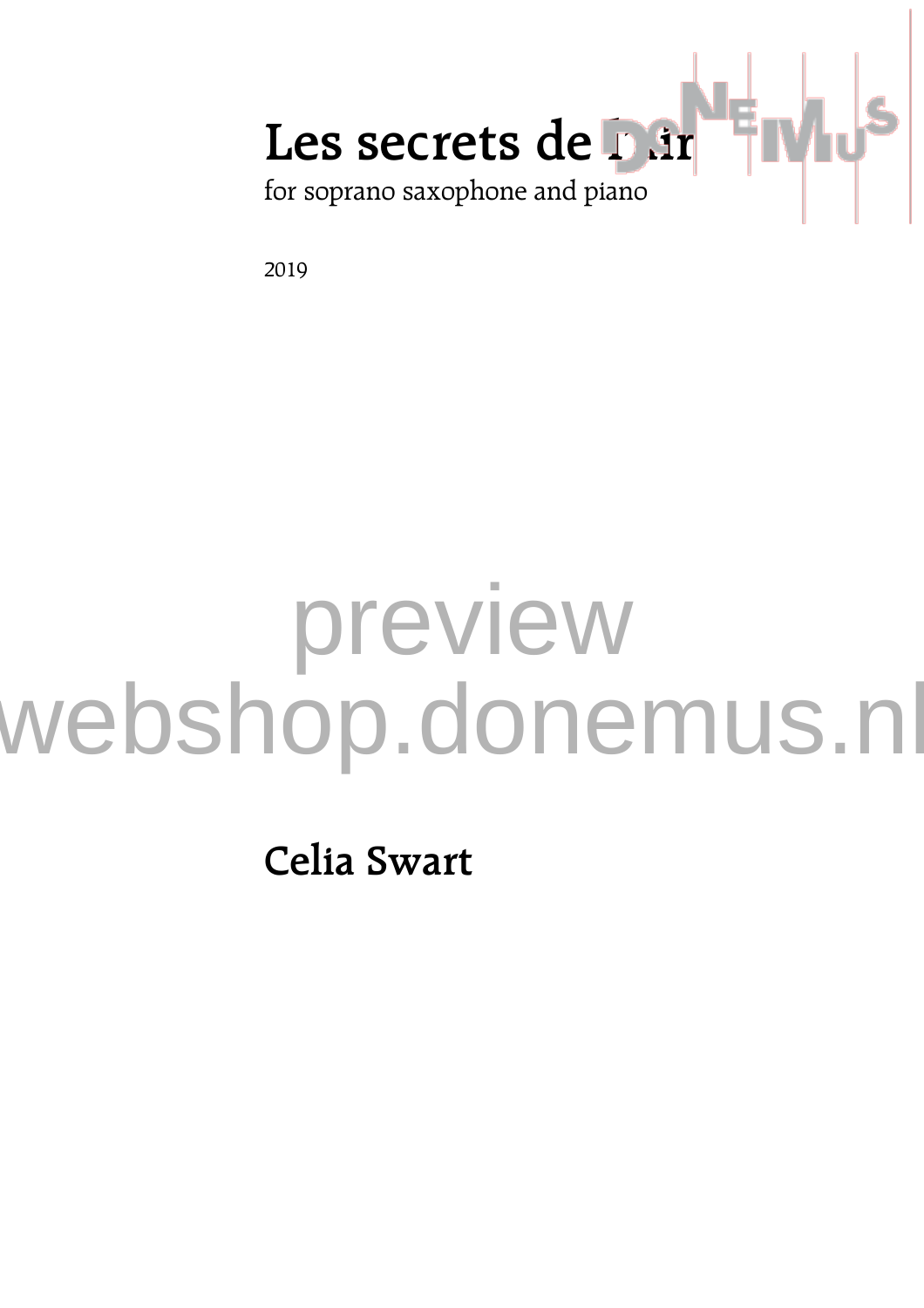Commissioned by and dedicated to **Femke Steketee.**



## **Program Note:**

In 'Les secrets de l'air', the wind and sea are a metaphor for a lost loved one who whispers secrets, while dancing around you in fits and starts. I was inspired by the sea and skies of Zeeland, which is for Femke and myself familiar ground, since we both grew up there. Over there, the sky can be grey and dull, and the waves of the sea can roll threateningly towards you. But, in no time the heavens are blown clean by the wind and a radiantly blue sky makes you forget that it had ever rained at all; nowhere else in the Netherlands you'll find the contrasts so great.

Secrets whisper as they flow through wind and waves around a young woman. Emotions of anger and frustration are initially hesitant and sparing, but they erupt with full power as the storm gathers its momentum. Once all has been said and the last dark strips of could slowly dissolve into the air, the girl – in painful acceptance – takes her secrets and continues her way.

## **Performance Note:**

The varitter piano pedals are suggestions.

**Duration:**  $c = \sqrt{50}$ pressure Note:<br>a stretch pi not data re ug es or ebshop.donemus.n

D 20234

Copyright © 2021 by Stichting Donemus Beheer, Rijswijk

All rights reserved

No part of this publication may be reproduced in any form by any electronic or mechanical means (including photocopying, recording or information storage and retrieval) without permission in writing from the publisher: Stichting Donemus Beheer, Rijswijk, The Netherlands

www.donemus.nl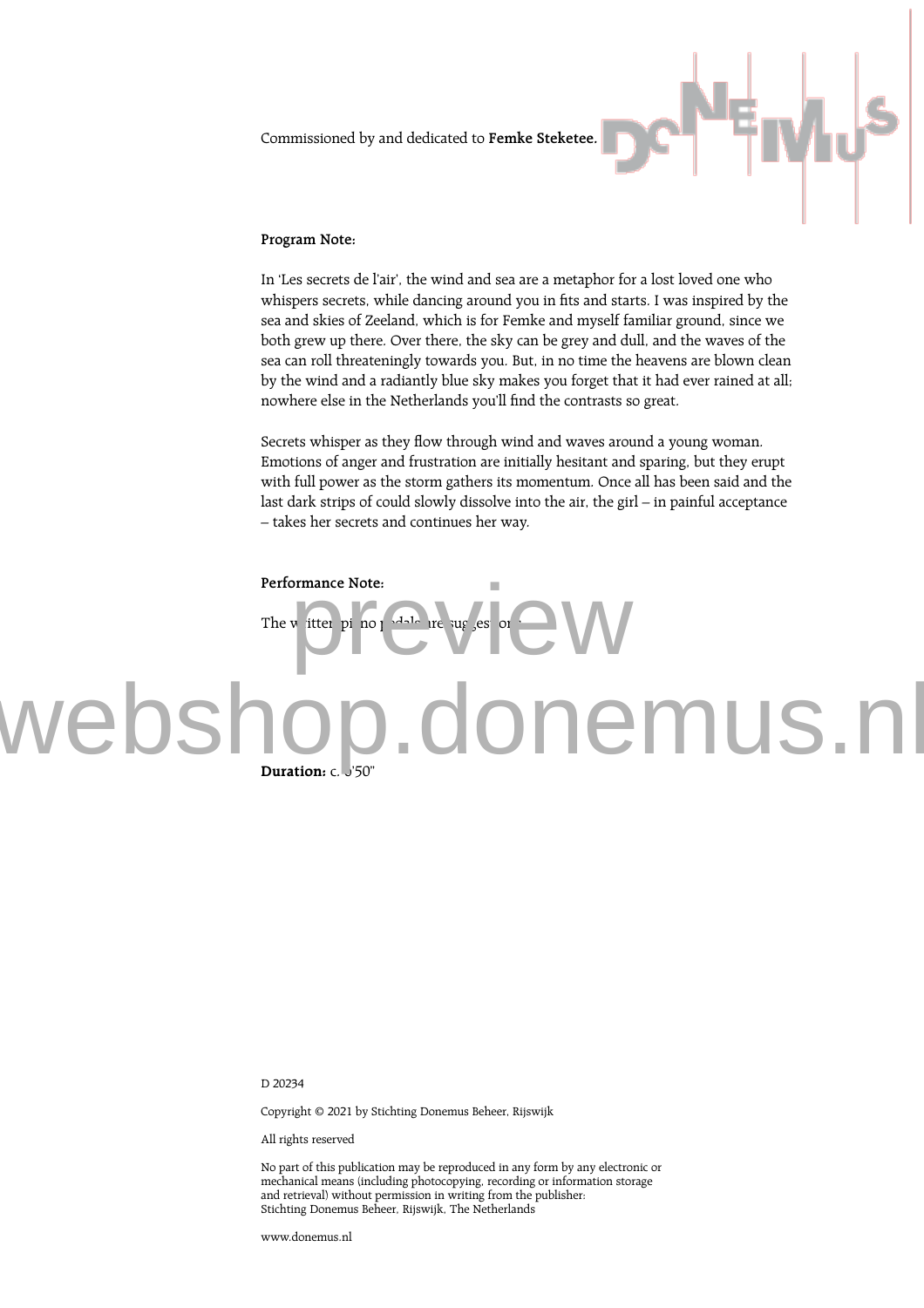

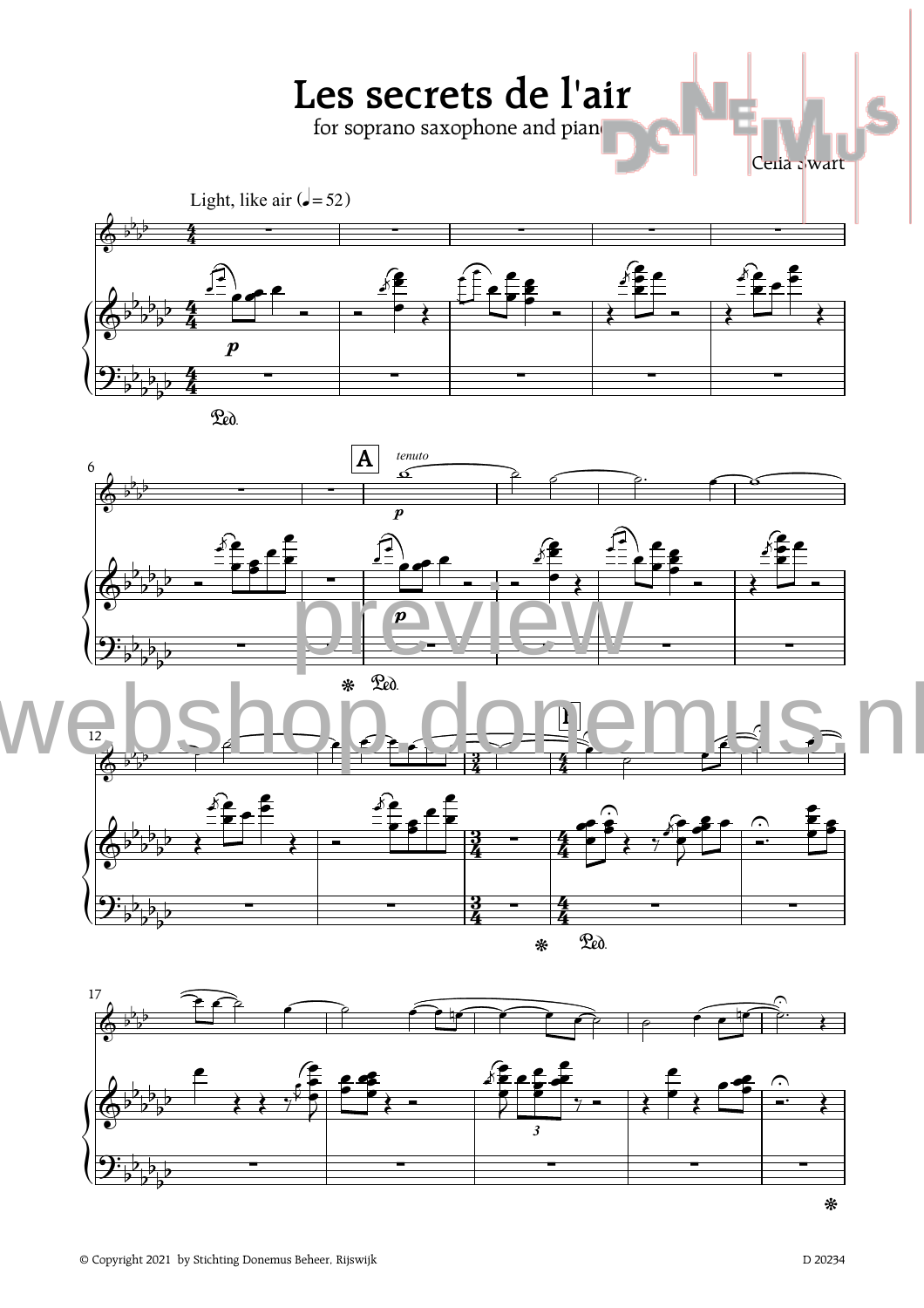